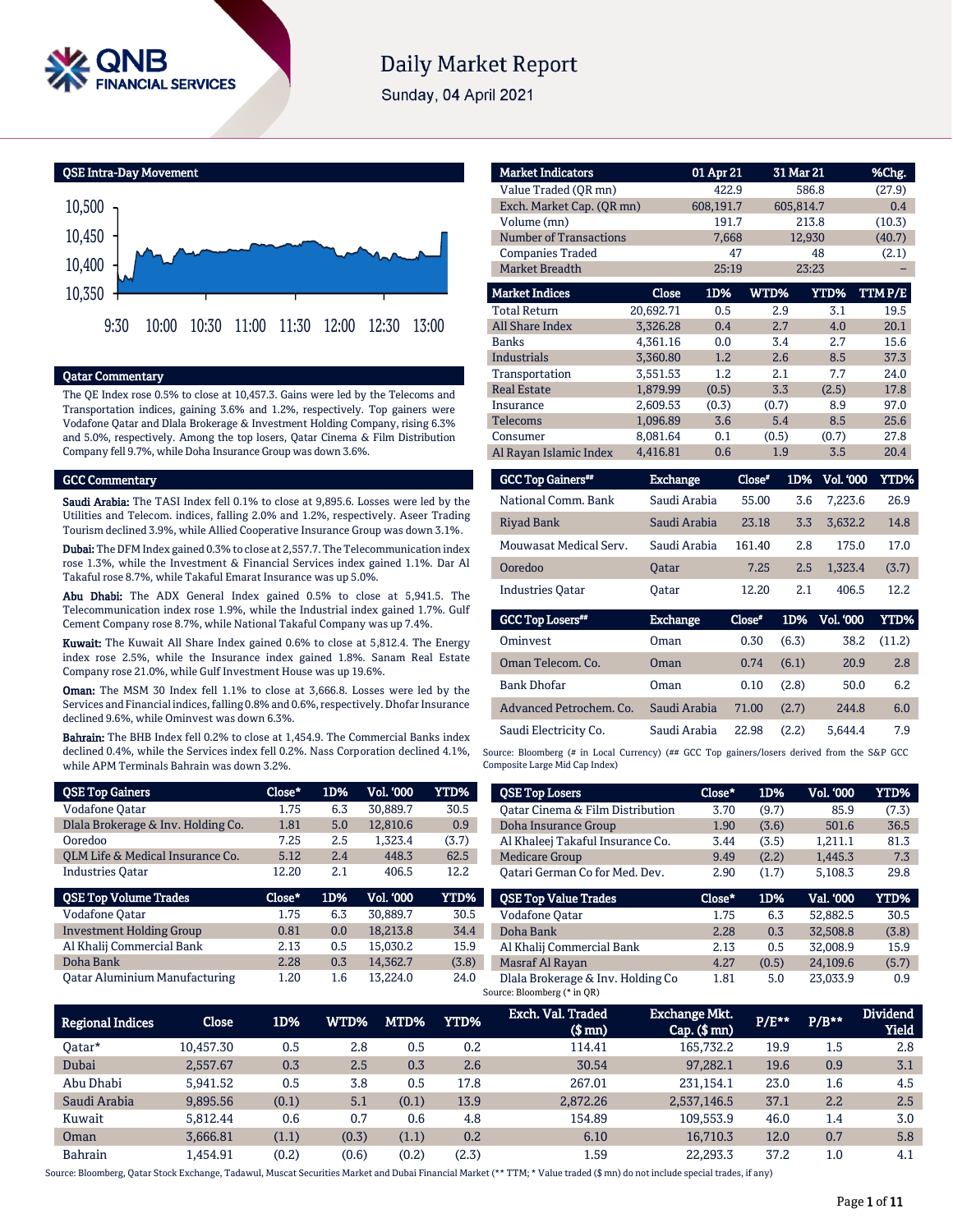## Qatar Market Commentary

- The QE Index rose 0.5% to close at 10,457.3. The Telecoms and Transportation indices led the gains. The index rose on the back of buying support from Foreign shareholders despite selling pressure from Qatari, GCC and Arab shareholders.
- Vodafone Qatar and Dlala Brokerage & Investment Holding Company were the top gainers, rising 6.3% and 5.0%, respectively. Among the top losers, Qatar Cinema & Film Distribution Company fell 9.7%, while Doha Insurance Group was down 3.6%.
- Volume of shares traded on Thursday fell by 10.3% to 191.7mn from 213.8mn on Wednesday. Further, as compared to the 30-day moving average of 241.3mn, volume for the day was 20.5% lower. Vodafone Qatar and Investment Holding Group were the most active stocks, contributing 16.1% and 9.5% to the total volume, respectively.

| <b>Overall Activity</b>        | Buy %* | Sell %* | Net (QR)         |
|--------------------------------|--------|---------|------------------|
| Oatari Individuals             | 46.73% | 47.61%  | (3,732,862.0)    |
| <b>Oatari Institutions</b>     | 16.67% | 20.08%  | (14, 406, 581.8) |
| Oatari                         | 63.40% | 67.69%  | (18, 139, 443.8) |
| <b>GCC</b> Individuals         | 0.93%  | 2.04%   | (4,699,886.2)    |
| <b>GCC</b> Institutions        | 3.93%  | 10.75%  | (28, 848, 822.1) |
| <b>GCC</b>                     | 4.85%  | 12.78%  | (33,548,708.3)   |
| Arab Individuals               | 9.54%  | 11.50%  | (8,291,676.5)    |
| Arab                           | 9.54%  | 11.50%  | (8,291,676.5)    |
| Foreigners Individuals         | 3.10%  | 3.65%   | (2,301,568.2)    |
| <b>Foreigners Institutions</b> | 19.11% | 4.39%   | 62,281,396.7     |
| <b>Foreigners</b>              | 22.21% | 8.03%   | 59,979,828.5     |

Source: Qatar Stock Exchange (\*as a % of traded value)

## Earnings Releases, Global Economic Data and Earnings Calendar

### Earnings Releases

| Company                      | Market       | Currency  | Revenue (mn)<br>402020 | % Change<br>YoY | <b>Operating Profit</b><br>$(mn)$ 402020 | % Change<br>YoY          | Net Profit<br>$(mn)$ 402020 | % Change<br>YoY |
|------------------------------|--------------|-----------|------------------------|-----------------|------------------------------------------|--------------------------|-----------------------------|-----------------|
| Salama Cooperative Ins. Co.* | Saudi Arabia | <b>SR</b> | 427.6                  | $-15.1%$        | -                                        | -                        | 6.0                         | $-40.6%$        |
| Gulf Navigation Holding*     | Dubai        | AED       | 145.9                  | $-12.3%$        | -                                        | $\overline{\phantom{0}}$ | (278.9)                     | N/A             |
| Drake & Scull International* | Dubai        | AED       | 182.2                  | $-73.3%$        | -                                        | -                        | 13.6                        | $-51.5%$        |

Source: Company data, DFM, ADX, MSM, TASI, BHB. (\*Financial for FY2020)

## Global Economic Data

| <b>Date</b> | <b>Market</b> | <b>Source</b>                          | <b>Indicator</b>                       | Period   | <b>Actual</b> | Consensus | <b>Previous</b> |
|-------------|---------------|----------------------------------------|----------------------------------------|----------|---------------|-----------|-----------------|
| 04/01       | US            | Department of Labor                    | <b>Initial Jobless Claims</b>          | $27-Mar$ | 719k          | 675k      | 658k            |
| 04/01       | <b>US</b>     | Department of Labor                    | <b>Continuing Claims</b>               | $20-Mar$ | 3.794k        | 3,750k    | 3,840k          |
| 04/01       | <b>US</b>     | Markit                                 | Markit US Manufacturing PMI            | Mar      | 59.1          | 59.1      | 59              |
| 04/01       | <b>US</b>     | <b>Institute for Supply Management</b> | <b>ISM Manufacturing</b>               | Mar      | 64.7          | 61.5      | 60.8            |
| 04/01       | UK            | Markit                                 | Markit UK PMI Manufacturing SA         | Mar      | 58.9          | 57.9      | 57.9            |
| 04/01       | EU            | Markit                                 | Markit Eurozone Manufacturing PMI      | Mar      | 62.5          | 62.4      | 62.4            |
| 04/01       | Germany       | Markit                                 | Markit/BME Germany Manufacturing PMI   | Mar      | 66.6          | 66.6      | 66.6            |
| 04/01       | France        | Markit                                 | <b>Markit France Manufacturing PMI</b> | Mar      | 59.3          | 58.8      | 58.8            |
| 04/01       | Japan         | Markit                                 | Jibun Bank Japan PMI Mfg               | Mar      | 52.7          | -         | 52.0            |
| 04/01       | China         | Markit                                 | Caixin China PMI Mfg                   | Mar      | 50.6          | 51.4      | 50.9            |

Source: Bloomberg (s.a. = seasonally adjusted; n.s.a. = non-seasonally adjusted; w.d.a. = working day adjusted)

### Earnings Calendar

| <b>Tickers</b> | <b>Company Name</b>           | Date of reporting 1Q2021 results | No. of days remaining | <b>Status</b> |
|----------------|-------------------------------|----------------------------------|-----------------------|---------------|
| <b>ONCD</b>    | Oatar National Cement Company | 07-Apr-21                        | 3                     | Due           |
| <b>OIBK</b>    | <b>Oatar Islamic Bank</b>     | $11$ -Apr-21                     |                       | Due           |
| <b>ONBK</b>    | ONB Group                     | 11-Apr-21                        | 7                     | Due           |
| <b>OFLS</b>    | <b>Qatar Fuel Company</b>     | 14-Apr-21                        | 10                    | Due           |
| <b>MARK</b>    | Masraf Al Rayan               | 19-Apr-21                        | 15                    | Due           |
| <b>ABOK</b>    | Ahli Bank                     | 20-Apr-21                        | 16                    | Due           |
| <b>UDCD</b>    | United Development Company    | $21$ -Apr-21                     | 17                    | Due           |
| <b>OIGD</b>    | Qatari Investors Group        | $21$ -Apr-21                     | 17                    | Due           |
| <b>OISI</b>    | Oatar Islamic Insurance Group | 28-Apr-21                        | 24                    | Due           |
| <b>DHBK</b>    | Doha Bank                     | 28-Apr-21                        | 24                    | Due           |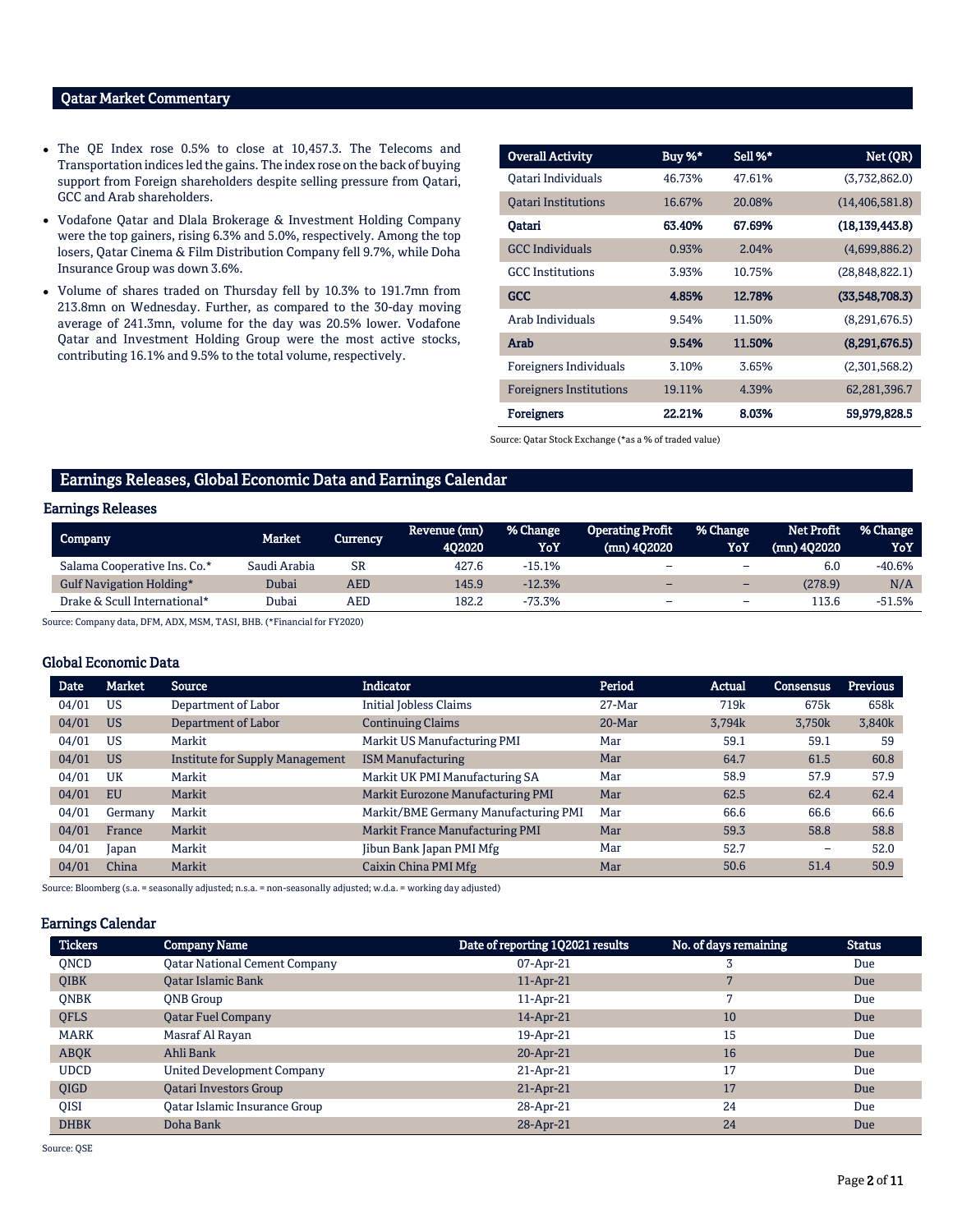## Qatar

- Group CEO of Masraf Al Rayan resigns The resignation of Adel Mustafawi, Group CEO of Masraf Al Rayan, has been accepted at his request, and that he will continue to perform his duties until the merger between Masraf Al Rayan and Al Khalij Commercial Bank is completed. (QSE)
- $\bullet$  ONCD to hold its investors relation conference call on April 8 Qatar National Cement Company (QNCD) announced that the conference call with the Investors to discuss the financial results for 1Q2021 will be held on April 8, 2021 at 11:00 AM, Doha Time. (QSE)
- IQCD plans QR1.7bn capex for petrochem segment in 5 years Industries Qatar (IQCD), one of the region's industrial giants with holdings in petrochemicals, fertilizer and steel producers, plans to invest around QR1.7bn as capital expenditure (capex) in various projects over the next five years. "In terms of capital expenditure over the next five years, the segment is expected to invest QR1.7bn in various projects. This will include, but be not limited to operations (HSE, plant reliability and integrity) and maintenance shutdowns. These projects are not only to improve plants' long-term production output and reducing emissions, but also to enhance operating cash flows via added efficiencies," IQCD said in its latest annual report. The petrochemical segment's capital expenditure for 2020 amounted to QR326m. It was primarily related to plan turnaround related expenditures and HSE (Health, Safety and Environment) improvements. "The planned turnarounds were essential to ensure the longevity and reliability of the facilities and at the same time quality of the output is optimized," noted the report. "The key strategies within the petrochemicals segment are to maximize the asset utilization, while maintaining acceptable levels of plant reliability and availability. We will also continue to invest in research and development that would improve operational efficiency, lower unit costs and enhance environmental footprints," said the company in the report. (Peninsula Qatar)
- MERS opens branch in Jeryan Al Meera Consumer Goods Company (MERS) has inaugurated its latest branch, Jeryan Junaihat, in the presence of Meshal al-Nuaimi, Central Municipal Council member. "The new store opening is in line with the retail giant's ambitious expansion plans to be present in every neighborhood in the country and as the largest retail chain in Qatar, bringing its total number of branches to 59", the company has said in a statement. The branch is located in Qatar's Jeryan neighborhood and will supply goods and services to the highlypopulated area. MERS continues to drive expansion throughout the country to economically viable locations and areas where the community deserves a neighborhood retail service. This is in line with its vision to be present in every neighborhood in Qatar. This year, the retailer plans to launch three additional branches at more locations. The retail chain is working in close coordination with the Ministry of Municipality and Environment to further contribute to the development and urbanization

across districts and territories in Qatar as the country's national retailer. (Gulf-Times.com)

- Qatar's nominal GDP grows 7.4% QoQ in 4Q2020 Qatar's GDP at current prices (nominal GDP) in the fourth quarter of 2020 is estimated at QR136.73bn, an increase of 7.4% compared to the revised estimate of QR127.31bn in third quarter of the same year, according to the latest data released by Planning and Statistics Authority (PSA) on Thursday. The preliminary estimates of GDP at current and constant prices for the fourth quarter of 2020 released by PSA, however, showed that the GDP at current prices represents a decrease of 14.4% compared to QR159.65bn in the fourth quarter of 2019. The PSA data revealed that Qatar's GDP at constant prices (real GDP) decreased by 3.9% in the fourth quarter of 2020 compared to the same quarter in the previous year. The estimates have been produced with data collected through the Quarterly Economic Indicator Survey and from other source agencies. The report said that gross value added at constant 2018 prices for mining and quarrying activities decreased by 3.3% in the fourth quarter of 2020 compared to the same quarter in 2019. Gross value added at constant 2018 prices for non-mining and quarrying activities decreased by 4.2% in the fourth quarter of 2020, year on year. The quarterly GDP at constant prices showed a decrease of 3.9% in the fourth quarter of 2020 to QR163bn compared to QR169.64bn in the fourth quarter of 2019. When compared to the revised estimate of QR163.82bn in the third quarter of 2020, a decrease of 0.5% was recorded. The nominal gross value added estimate of mining and quarrying activities stood at QR38.99bn in the fourth quarter of 2020, which shows a decrease of 28.9% over QR54.81bn recorded in the fourth quarter of 2019. When compared to the revised estimate of QR33.70bn in the third quarter of 2020, an increase of 15.7% was recorded. The real gross value added of these activities was estimated at QR60.32bn in the fourth quarter of 2020, which shows a decrease of 3.3% compared to the estimate of QR62.40bn in the fourth quarter of 2019. Compared to the revised estimate of QR63.01bn in the third quarter of 2020, a decrease of 4.3% was recorded. The nominal gross value added estimate of non-mining and quarrying activities was estimated at QR97.74bn in the fourth quarter of 2020, which shows a decrease of 6.8% over the estimate of QR104.84bn in the fourth quarter of 2019. Compared to the revised estimate of QR93.61bn in the previous quarter, an increase of 4.4% was recorded. The real gross value added of non-mining and quarrying activities was estimated at QR102.69bn in the fourth quarter of 2020, which shows a decrease of 4.2% over the estimate of QR107.24bn in the corresponding quarter in 2019. When compared to the revised estimate of QR100.81bn in the third quarter of 2020, an increase of 1.9% was also recorded. (Qatar Tribune)
- Qatari ports stay upbeat on surge in general cargo, container volumes in March – Qatar's Hamad, Doha and Al Ruwais ports remained busy this March owing to a robust upward trajectory in general cargo and containers YoY, indicating the buoyancy and resiliency in the domestic economy, amidst the COVID-19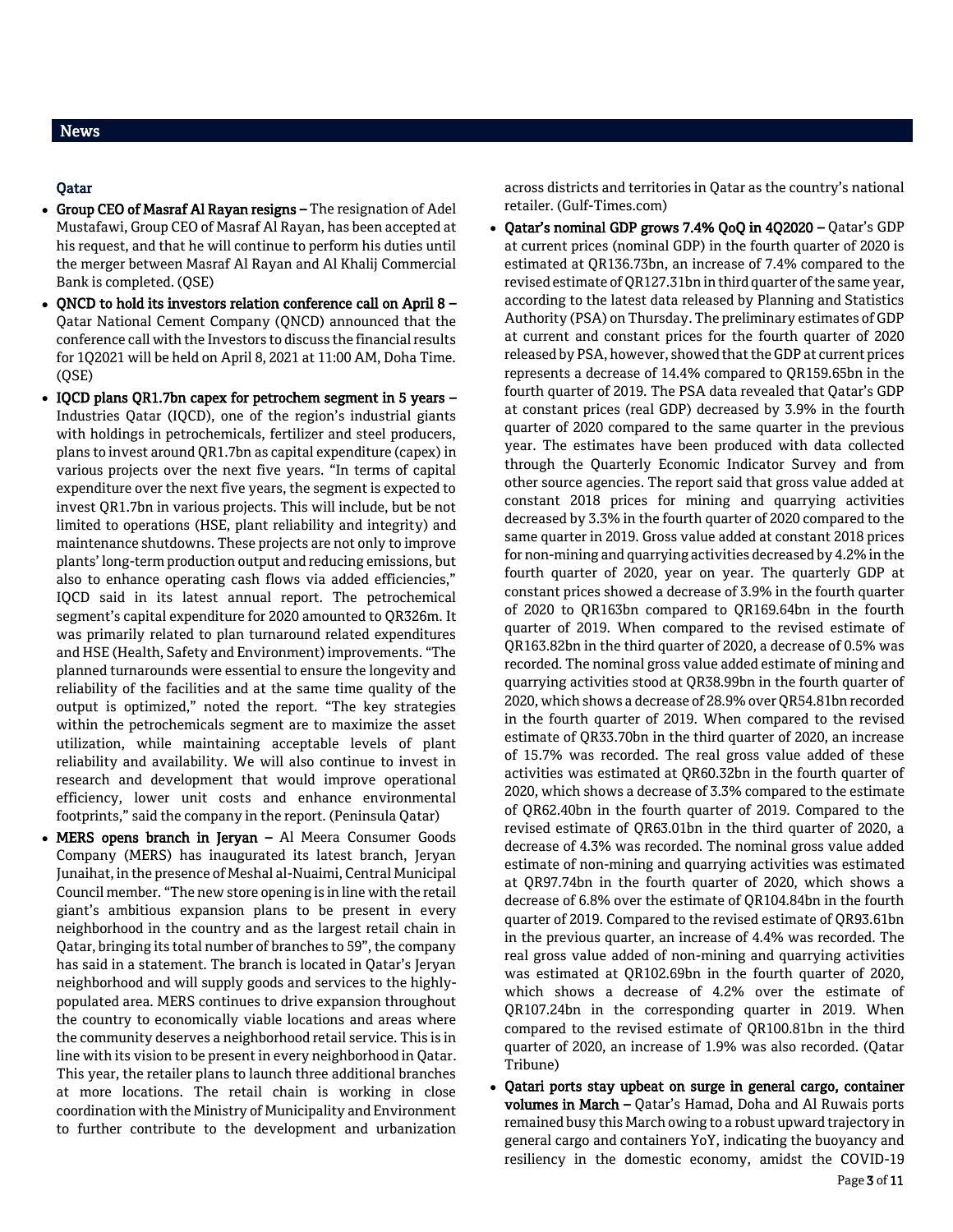pandemic, according to Mwani Qatar data. Specifically, the building materials handled by the ports witnessed a double-digit growth YoY in March 2021; an indicator of momentum in the country's real estate and construction sectors, as corroborated by the rising trends in building permissions issued in the recent months. Despite the pandemic, Qatar's merchandise trade has been showing resilience; indicating promising potential for the logistics and other support services segments as well as for the special zones. The general cargo handled through the three ports stood at 134,320 tons in March 2021, which showed a 2.17% increase on a yearly basis. It however declined 4.04% MoM in the review period. On a cumulative basis, the general cargo movement through the three ports totaled 462,570 tons in the first three months of this year. Hamad Port's strategic geographical location offers opportunities to create cargo movement towards the upper Gulf, supporting countries such as Kuwait and Iraq and south towards Oman. The container handling through the three ports stood at 137,737 TEUs (twentyfoot equivalent units), which grew 22.18% and 1.36% YoY and MoM respectively in March 2021. The container handling totaled 411,132 TEUs in January-March this year. Hamad Port, which is the largest eco-friendly project in the region and internationally recognized as one of the largest green ports in the world, alone saw 135,494 TEUs of containers handled in February 2021. Qatar's share in the overall Middle East trade is expected to significantly increase with the robust technological infrastructure supporting the Hamad Port's second container terminal (CT2). Recently, the 332m MSC Tomoko with a capacity of 8,400 TEUs was berthed in Hamad Port's CT2. The number of ships calling on Qatar's three ports stood at 250 this March, which was 11.11% higher on yearly and monthly basis. As many as 722 ships had called on the ports during the 1Q2021. The building materials handled amounted to 48,294 tons in March this year, which shot up 16.22% YoY but showed a 49.84% decline MoM. A total of 198,320 tons of building materials had been handled by these three ports during 1Q2021. The rebound of business activities, especially in the construction sector, rather corroborates the Qatar Financial Centre's positive outlook on the non-energy private sector. The three ports together handled 6,669 vehicles (RORO) in February 2021, which was up 9.54% and 13.03% YoY and MoM respectively. They together handled 19,729 vehicles in the first three months of this year. The three ports had handled 25,638 livestock in March, which plummeted 56.98% on a yearly basis but witnessed 28.19% growth on a monthly basis. Together they handled 105,492 heads in the first three months of this year. (Gulf-Times.com)

- DOHI to hold its board meeting on April 28 Doha Insurance Group (DOHI) has announced that its Board of Directors will be holding a meeting on April 28, 2021 to discuss the financial statements for 1Q2021. (QSE)
- The Commercial Bank (P.S.Q.C.) to announce issuance of NBO's USD 300,000,000 Additional Tier 1 Capital Securities – The Commercial Bank (P.S.Q.C.)'s (the "Bank") associate National Bank of Oman (SAOG) (NBO) has successfully concluded the issuance of USD 300,000,000 additional tier 1 Basel III compliant capital securities to certain shareholders of NBO (and/or their nominees) including the Bank. (QSE)
- Qatar Electricity & Water Co.: Board of directors meeting on 25/04/2021 – The Qatar Electricity & Water Co. has announced that its Board of Directors will be holding a meeting on 25/04/2021 to discuss the subject please note that the Board of directors of Qatar electricity & Water Co. has set the date of 25/04/2021 for the meeting to discuss the financial statements for the period ended on 31stMarch 2021. The Bank was a joint lead manager for the issuance. (QSE)
- Qatar Islamic Insurance holds it's investors relation conference call on 03/05/2021 to discuss the financial results – Qatar Islamic Insurance announces that the conference call with the Investors to discuss the financial results for the Quarter 1 2021 will be held on 03/05/2021 at 12:30 PM , Doha Time. (QSE)
- QFBQ to disclose its 1Q2021 financial results on April 13 Qatar First Bank (QFBQ) will disclose its financial statement for the period ending March 31, 2021 on April 13, 2021. (QSE)
- QFBQ launches mobile banking application to enhance clients' banking experience - Qatar First Bank (QFBQ) launched its mobile banking application; the QFBQ Mobile App, in line with its commitment to digitize its services and to offer its clients the most convenient channels to efficiently manage their investment and financial needs, from anywhere in the world and at any time. The QFBQ Mobile App is the first banking application in Qatar to be hosted in Microsoft's Azure cloud, the global cloud computing service that guarantees ultimate levels of security and data protection compliance for all users of the application in Qatar and around the world. Commenting on the launch of the QFBQ's Mobile App, Ayman Zaidan, Deputy CEO & CIO, said, "We are happy to announce the official launch of our first mobile banking application, in line with our ongoing efforts to digitize our services and to offer all our clients the fastest and best channels to fulfill their investment needs at all times and from anywhere in the world. The launch of the QFB Mobile App is indeed a milestone and testament to our commitment in implementing our digital transformation strategy, to continuously respond to the financial needs of our clients, and to cement our position as a leading Shari'ah compliant investment bank in Qatar." QFBQ clients will have access to their Investment portfolio, details, and balances, in addition to viewing all their transactions and profit earning history. The application also allows users to access their live and closed assets holdings, assets allocations and earnings key performance indicators related to their investments. QFB clients can also submit all their outward transactions and general requests to the Bank via the QFB Mobile App without any need to contact their relationship managers. The mobile application also allows QFB clients to get instant updates on the status of their investments dividends distribution, personalized offers and generate accounts and investments statements. (QSE)
- GTA announces implementation of simplified tax returns The General Tax Authority (GTA) announced yesterday the implementation of the simplified tax return which must be submitted by corporates and permanent establishments that are exempt from tax, owned by Qatari and GCC citizens, whose share capital is less than QR1mn and annual revenue is less than QR5mn. Based on circular no. 2 of 2021 issued by the GTA, with regards to the submission of the tax return for the corporates owned by Qatari and GCC citizens that are exempt from tax,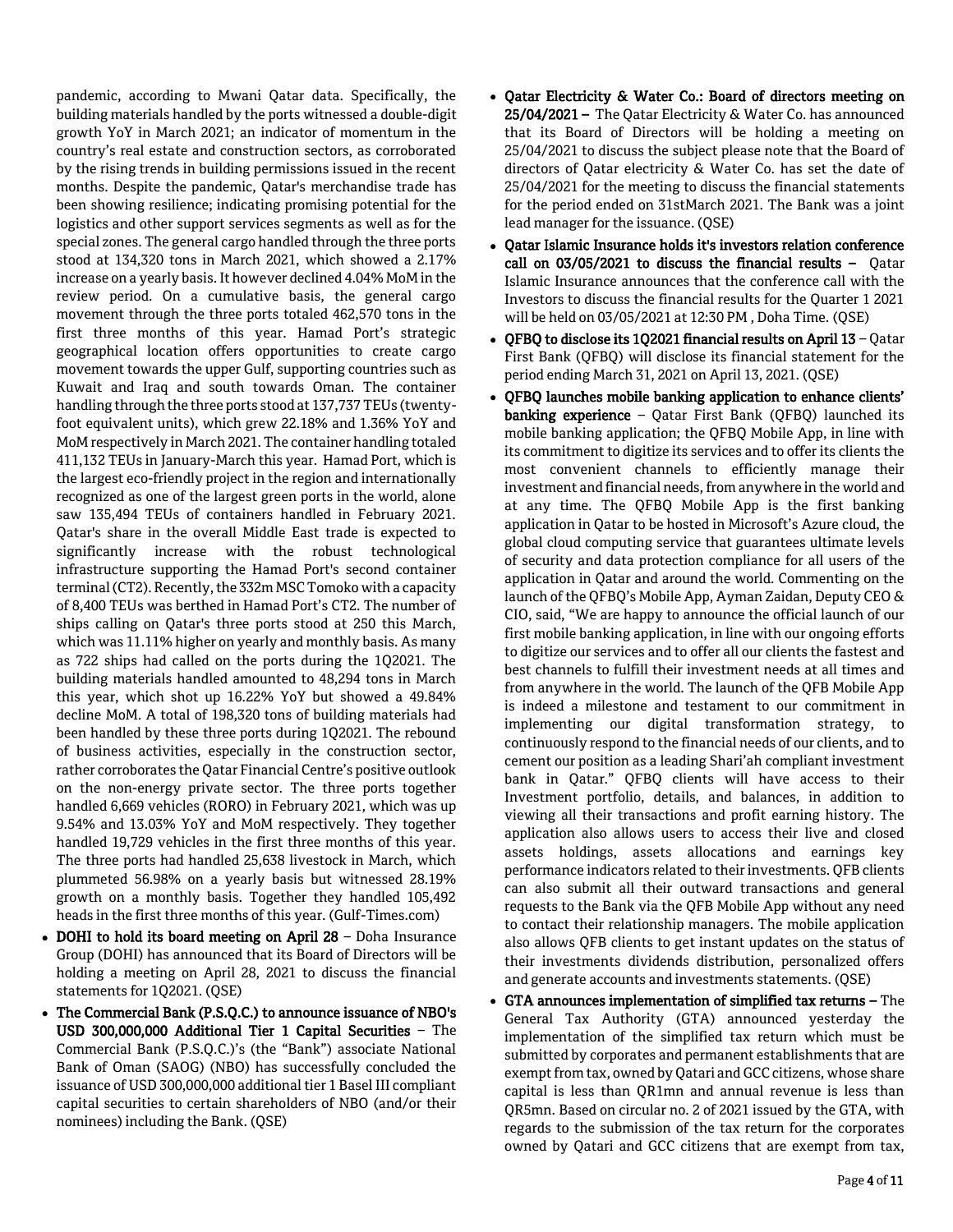corporates whose capital equal to or more than QR1mn or its annual revenues are equal to or more than QR5mn, have to submit the tax return and audited financial statements based on the approved tax return form. In order to facilitate the process on companies owned by Qatari and GCC citizens, the GTA announced an extension for this category to submit their tax returns for the year 2020 by an additional four months. The GTA states that this extension applies to all companies, owned by Qatari and GCC citizens, which are required to submit a tax return, simplified or approved. The extension applies for the fiscal year ended December 31, 2020. This extension also applied to companies who follow a different accounting period approved by the GTA. All companies must take into consideration the dates for submitting of tax returns and financial statements stipulated by law during the upcoming years. (Peninsula Qatar)

- Oxford Economics: Vaccine rollout to boost Qatar's growth Qatar's economy will continue to expand steadily this year as the vaccination rollout has gained momentum in the country, Oxford Economics has said in its latest report. According to the latest Middle East Economic Update report for the first quarter of 2021 from Oxford Economics and commissioned by ICAEW, Qatar's non-oil sector is expected to grow by 3.3% in 2021. An increase in vaccination rates and the expansion of vaccination centers distributing both the Pfizer and Moderna vaccines will facilitate the lifting of restrictions by the second half of 2021 and lead to a re-acceleration in economic growth, the report said. Overall, the report forecasts GDP growth of 2.8% this year, after an estimated 3.1% fall in 2020. It also states that growth will continue to expand steadily because of ongoing investment ahead of World Cup 2022 and rising gas production. The impact of the decline in non-oil GDP on jobs has been relatively modest. Qatar stands out for its dependence on the contribution of expatriates. While the expat population declined by around 4.5% between March 2020 and January 2021, it is expected to gradually return as the economy recovers from the pandemic. Although trade performance remains disappointing, vaccination progress globally will support external demand as the need for social distancing restrictions fades and borders re-open. This combined with the recent increase in natural gas prices should also support a recovery in export and budget receipts in the coming months. Qatar has based its 2021 budget on a conservative assumption of a \$40 per barrel oil price, slightly above the fiscal break-even point recently estimated by the IMF of about \$38 per barrel in 2021, the lowest in the GCC. (Qatar Tribune)
- PwC: Globalization affords new deal opportunities in Qatar  $-A$ recent paper published by PwC has provided an overview of the journey to value creation within the Qatari industrial manufacturing industry. Entitled 'Driving value creation in the Qatari industrial manufacturing industry' the paper identifies four key areas to drive positive transformation in industrial manufacturing including building supply chain resilience, championing technological innovation, optimizing investment strategy and aligning with Qatar National Vision 2030 as a catalyst for growth and change. Qatar, the paper noted, was well positioned to weather supply chain disruptions due to its ambitious diversification program. Qatar's Tawteen program and Qatar Vision 2030 are driving forward localization opportunities as the world adapts to new market realities. The

pandemic has further amplified the need for supply chain transformation and localization, with organizations casting an eye on supply chain partners to identify new synergies, unlock deal value and explore strategic acquisitions that would further boost the resilience of the sector. As such, additional vertical integration is likely to occur in the sector. According to PwC, lockdowns and work restrictions have emphasized the need to automate factories for enhancing resilience by reducing the need for human operators present onsite. Manufacturers in the country are recommended to maintain sight of emerging technologies to transform operations, enhance efficiencies and ultimately create new value levers, such as 3D printing for more flexible production of parts and components. Qatar has a cost advantage with 3D printing raw materials due to its strong local petrochemical industry. Recovery through building resilient supply chains and championing technological advances can only be achieved through a robust investment strategy, the report said. (Gulf-Times.com)

- QFC, QCSD sign MoU to support Qatari financial markets development - Qatar Financial Centre (QFC) has signed a memorandum of understanding (MoU) with the Qatar Central Securities Depository (QCSD), the first and only depository that is licensed by the Qatar Financial Markets Authority (QFMA), to provide depository and associated services, in Qatar. Focusing on the significant role of depositories in supporting the growth of Qatar's financial markets, the MoU sets forth the framework of cooperation between the QFC and the QCSD, which aims to stimulate, attract and bolster local and foreign investments. The two parties will be joining efforts to foster the culture of investing in securities by educating, directing, encouraging and motivating local and foreign investors and strengthen their confidence in the Qatari economy. In addition to bolstering the growth of Qatar's financial markets and promoting investments in securities, the MoU serves the overarching goal of achieving a diversified and competitive economy, in line with the Qatar National Vision 2030 (QNV 2030). (Gulf-Times.com)
- HMC designates Al Wakra Hospital as COVID facility Hamad Medical Corporation (HMC) announced that Al Wakra Hospital has been designated as a facility to care for COVID-19 patients. The decision was made to boost capacity that is resulting from the rising number of COVID-19 cases. Al Wakra hospital will become the seventh HMC facility designated for COVID-19 care. The cabinet had decided in its Wednesday meeting to stop the provision of medical services in private health facilities, except for emergency cases, and allow any of these private health facilities to provide some of their medical services if possible through modern means of communication. (Gulf-Times.com)
- Education Ministry suspends in-person attendance for all students from Sunday - Education Ministry suspends in-person attendance for all students from Sunday. Due to the health conditions associated with the COVID-19 pandemic and the increasing numbers of daily cases, the Ministry of Education and Higher Education decided to move to the distance learning model for all students in public and private schools, preschools and universities, and suspend the in-person attendance starting Sunday (April 4). (Peninsula Qatar)

## **International**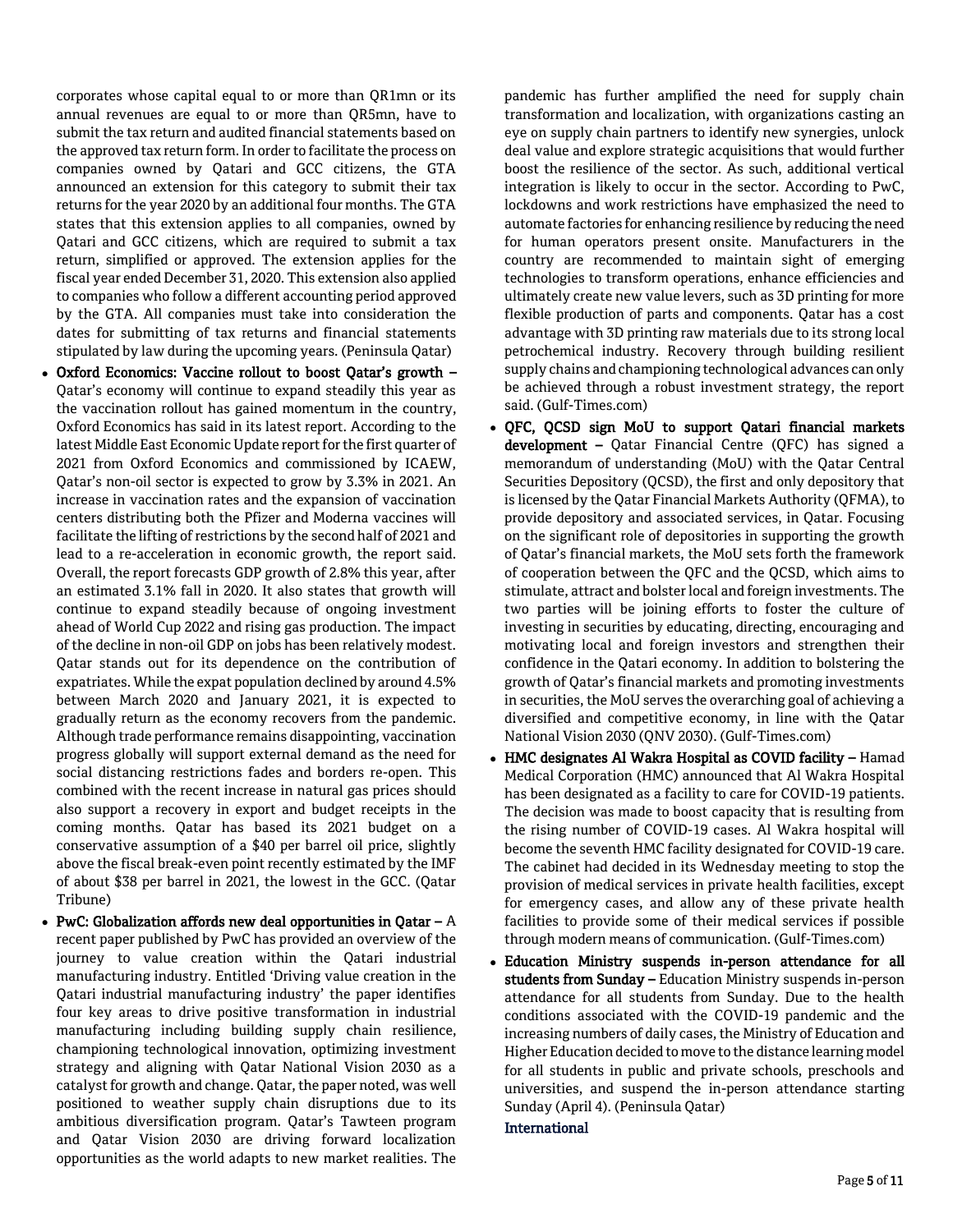- IMF top deputy optimistic G-20 debt relief extended next week The No. 2 official of the International Monetary Fund (IMF) is optimistic that the Group of 20 largest economies next week will agree to extend debt relief to low-income nations through the end of this year. The G-20's Debt Service Suspension Initiative, which took effect last May, has delivered \$5bn in relief for more than 40 countries, according to the World Bank. The G-20 last October extended the program, originally set to expire in December 2020, through June, and agreed to consider a further six-month extension later. G-20 Finance Ministers are set to meet virtually on April 7 for the second time this year on the sidelines of the IMF and World Bank spring meetings. "It's been our recommendation to extend this to the end of the year," IMF First Deputy Managing Director, Geoffrey Okamoto said in an interview on Thursday. "I'm optimistic that the G-20 will reach a decision to extend it, though the exact terms of the extension are still under discussion." (Bloomberg)
- WTO revises trade growth forecast upwards to 8% Prospects for a quick recovery in world trade have improved as merchandise trade expanded more rapidly than expected in the second half of last year, according to the World Trade Organization (WTO). According to new estimates from the WTO, the volume of world merchandise trade is expected to increase by 8% in 2021 after having fallen 5.3% in 2020, continuing its rebound from the pandemic-induced collapse that bottomed out in the second quarter of last year. It added that trade growth should then slow to 4% in 2022, and the effects of the pandemic will continue to be felt as this pace of expansion would still leave trade below its pre-pandemic trend. The relatively positive short-term outlook for global trade is marred by regional disparities, continued weakness in services trade, and lagging vaccination timetables, particularly in poor countries. COVID-19 continues to pose the greatest threat to the outlook for trade, as new waves of infection could easily undermine any hoped-for recovery. WTO Director-General, Ngozi Okonjo-Iweala said, "Keeping international markets open will be essential for economies to recover from this crisis and a rapid, global and equitable vaccine roll-out is a prerequisite for the strong and sustained recovery we all need." (Qatar Tribune)
- COVID-19 'third wave' a threat for global economy Over the last few months, a decline of new Covid-19 cases and the beginning of mass immunization campaigns across several countries fueled the world with optimism about a durable solution for the pandemic. However, a "third wave" of new Covid-19 cases is emerging globally, tempering the more optimistic views about a quick recovery from the pandemic. Importantly, as the "third wave" of new Covid-19 cases accelerates, several countries are moving again towards more aggressive mitigation strategies. Those include the reimposition of hard social distancing measures such as quarantines, curfews and lockdowns. The objective is to lengthen the time through which the virus spreads and to flatten the curve of infections before hospitals get overloaded by a bigger surge of severe cases. The aim is to save lives, increase recovery rates and avoid unintended consequences associated with strained healthcare systems. This "third wave" of hard social distancing measures will come with costs to the global economy, potentially slowing more or even de-railing the economic stabilization process that started in 3Q2020. In fact,

high frequency mobility indicators, a proxy for overall economic activity, show that economic activity comes to a halt each time with restrictions and lockdowns. The first and second waves of restrictions led to economic contractions, which suggests that the ongoing third wave will have a similar impact. This piece dives into the three main causes of the new wave of Covid-19 cases that are currently preventing a normalization of economic activity. (Qatar Tribune)

- GECF: Global hydrogen demand to quadruple by 2050 As global society keeps pursuing a zero-carbon energy system, hydrogen's role is becoming more notable, with global demand for hydrogen estimated to increase by more than four times by 2050, Dohabased GECF's Energy Technology Analyst, Seyed Mohsen Razavi said. Citing the results of the updated GECF Hydrogen Scenario, Razavi said that due to sanctioned projects and the advancement of related technologies with a set of adopted strategies, it is believed that the hydrogen era will materialize much earlier. However, he added that hydrogen is not the only piece of the puzzle to achieve carbon neutrality, but it is the one that promises a feasible pathway towards net zero-emission through complementing other routes such as electrification and natural gas coupled with carbon capture, utilization and storage (CCUS). "The supremacy of hydrogen is based on the possibility that it can be employed to decarbonize the so-called hard-toabate sectors or in sectors in which other decarbonization pathways, such as electrification, are challenged. These sectors include but are not limited to steel, iron and cement, as well as heavy long-haul vehicles, aviation, and maritime and railways transportation. However, the carbon saving through hydrogen penetration is forecasted to be less than 6 GtCO2, which is far below the amount needed to achieve the Paris Agreement goals," Razavi said. (Peninsula Qatar)
- Vaccines, fiscal stimulus power US employment; economy blooming – The US economy created the most jobs in seven months in March as more Americans got vaccinated and the government doled out additional pandemic relief money, marking the start of what could be the strongest economic performance this year in nearly four decades. The Labor Department's closely watched employment report on Friday also showed job gains in February were larger than initially estimated. The best first two months of employment growth of any administration in history suggested the labor market has finally turned the corner. All industries added jobs and many people rejoined the labor force. A measure of the economy's ability to create employment also improved. But the road to full recovery remains long. The jobs deficit is still huge and more than four million Americans have been unemployed for over six months. President Joe Biden welcomed the job growth spurt. "The first two months of our administration has seen more new jobs created than the first two months of any administration in history," Biden told reporters. "It's a reflection of two things going on here, a new economic strategy focused on building from the bottom to the middle up, and one that puts government on the side of working people." Non-farm payrolls surged by 916,000 jobs last month, the biggest gain since last August. Data for February was revised higher to show 468,000 jobs created instead of the previously reported 379,000. Still, employment remains 8.4mn jobs below its peak in February 2020. (Reuters)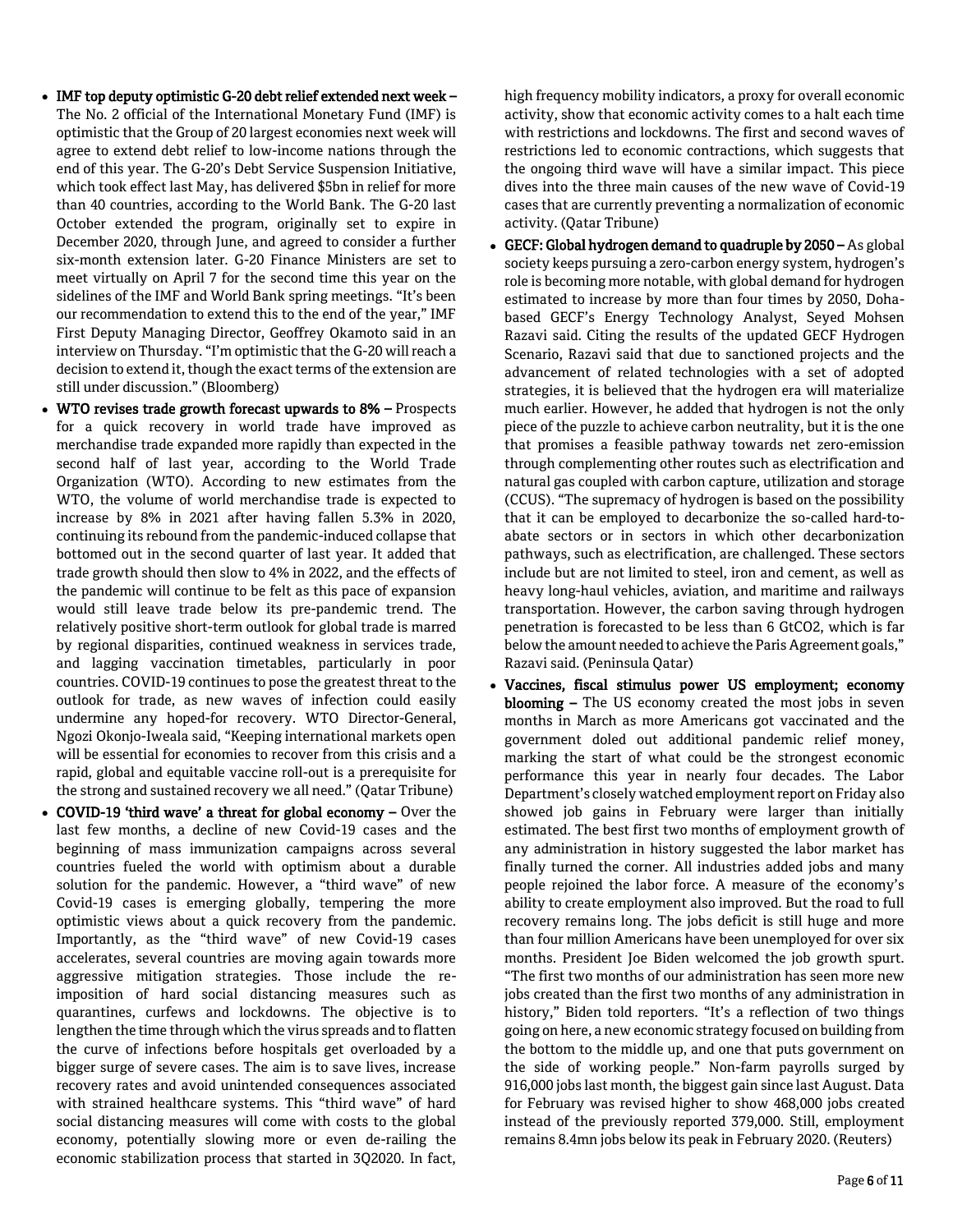- ISM: US manufacturing sector index races to 37-year high in **March –** A measure of US manufacturing activity soared to its highest level in more than 37 years in March, driven by strong growth in new orders, the clearest sign yet that a muchanticipated economic boom was probably underway. The Institute for Supply Management (ISM) said on Thursday its index of national factory activity jumped to a reading of 64.7 last month from 60.8 in February. That was the highest level since December 1983. A reading above 50 indicates expansion in manufacturing, which accounts for 11.9% of the US economy. Economists polled by Reuters had forecast the index rising to 61.3 in March. The year-long COVID-19 pandemic has boosted demand for goods. Economic growth is expected take off this year, juiced up by the White House's massive \$1.9tn pandemic relief package and the reopening of nonessential businesses as more Americans are vaccinated against the coronavirus. The relief package passed last month is sending additional \$1,400 checks to qualified households and extending the government safety net for the unemployed through September 6. Households have also accumulated about \$19tn in excess savings, which are expected to fuel pent-up demand. (Reuters)
- Euro zone factory activity soared in March but supply issues loom – Euro zone monthly factory activity growth galloped at its fastest pace in the near 24-year history of a leading business survey last month, but supply chain disruptions and renewed lockdowns in the region may rein it in soon. With Europe suffering a third wave of coronavirus infections, governments have re-imposed tough controls on their citizens, hurting the bloc's dominant service industry and leaving it to manufacturers to drive the economic recovery. IHS Markit's final Manufacturing Purchasing Managers' Index (PMI) jumped to 62.5 in March from February's 57.9, ahead of the initial 62.4 "flash" estimate and the highest reading since the survey began in June 1997. An index measuring output, which feeds into a composite PMI due on Monday that is seen as a good gauge of economic health, climbed to 63.3 from 57.6, well above the 50 mark separating growth from contraction and easily a survey high. "Euro zone manufacturing is booming," Chief Business Economist at IHS Markit, Chris Williamson said. "Although centered on Germany, which saw a particularly strong record expansion during the month, the improving trend is broad based across the region as factories benefit from rising domestic demand and resurgent export growth." (Reuters)
- German manufacturing grows at fastest rate on record in March but Suez blockage may bode ill – German factory activity grew at the fastest pace on record in March, a survey showed on Thursday - although the container ship that blocked the Suez Canal last week may delay raw materials arrivals and prolong supplier delivery times. IHS Markit's Final Purchasing Managers' Index (PMI) for manufacturing, which accounts for about a fifth of the economy, reached 66.6, matching the record flash reading achieved thanks to a surge in demand from the US and China. Factories in Europe's biggest economy have been humming along during the pandemic almost undisturbed by lockdowns that have impacted the services sector. "It was a record-breaking month on many fronts including new export orders, which have benefited from synchronized upturns in sales to the US and China and seen an unprecedented number of German manufacturers reporting growth," Principal Economist at IHS

Markit, Phil Smith said. He added: "However, the Suez Canal blockage could not have come at a worse time, with more than three-quarters of German manufacturers already reporting increasing lead times on inputs in March, with the potential for those numbers to increase further given the backlog of containers it created and the anticipated congestion at ports in the coming days and weeks." (Reuters)

- New COVID-19 restrictions to impact French growth New COVID-19 restrictions in France will impact economic growth this year but it is too early to say by how much, Finance Minister Bruno Le Maire said on Friday. President, Emmanuel Macron on Wednesday ordered France into its third national lockdown and said schools would close for three weeks as he sought to push back a third wave of COVID-19 infections that threatens to overwhelm hospitals. "These measures will impact economic growth in 2021. We are in the process of assessing it. There will be a new evaluation in the coming days", Le Maire told CNews television when asked if he was sticking to the government's economic growth target for this year. It has forecast growth of 6% for 2021. Le Maire reiterated that the new lockdown measures would force the temporary closure of 150,000 businesses at a cost of EUR11bn per month. (Reuters)
- France March factory activity growth fastest since 2000 French manufacturing activity proved stronger than initially thought in March, hitting levels not seen since the internet boom at the turn of the century as firms prepared for an economic recovery, a survey showed on Thursday. Data compiler IHS Markit said its final purchasing managers' index for manufacturers rose to 59.3 in March from 56.1 in February to hit the highest point since September 2000. That was better than the 58.8 recorded in a preliminary reading and took the indicator even further above the 50-point line denoting growth in activity. "Latest PMI data pointed to a very strong performance by the French manufacturing sector in March, giving further indication that demand conditions are improving ahead of the anticipated reopening of the global economy later this year," IHS Markit Economist, Eliot Kerr said. (Reuters)
- Japan's cash balance surges by a fifth to record in March The amount of money circulating in Japan soared by a fifth to hit a record in March as central bank pumped out cash to cushion blows to the economy from the COVID-19 pandemic. The average balance of monetary base, or the amount of cash in circulation and deposits at the BOJ, rose 20.8% in March from a year earlier to \$5.5tn, marking the fastest annual gain since February 2017, central bank data showed on Friday. The increase was driven largely by a surge in the BOJ's purchases of short-term securities and demand for its loan scheme aimed at channeling funds to COVID-hit firms. Financial institutions' deposits parked at the BOJ also soared, climbing 25.1% to a record 492.5tn Yen. (Reuters)
- China leads global green-bond sales boom but faces headwinds China overtook the US to lead a boom in global green- bond issuance in the first quarter, but analysts said it needs to do more to draw investors to help fund President Xi Jinping's estimated \$21tn carbon neutrality pledge. Pending tasks include raising investor awareness of the environment, harmonizing fragmented rules and tackling 'greenwashing', or issuers' efforts to inflate their green credentials, they said. At stake is Beijing's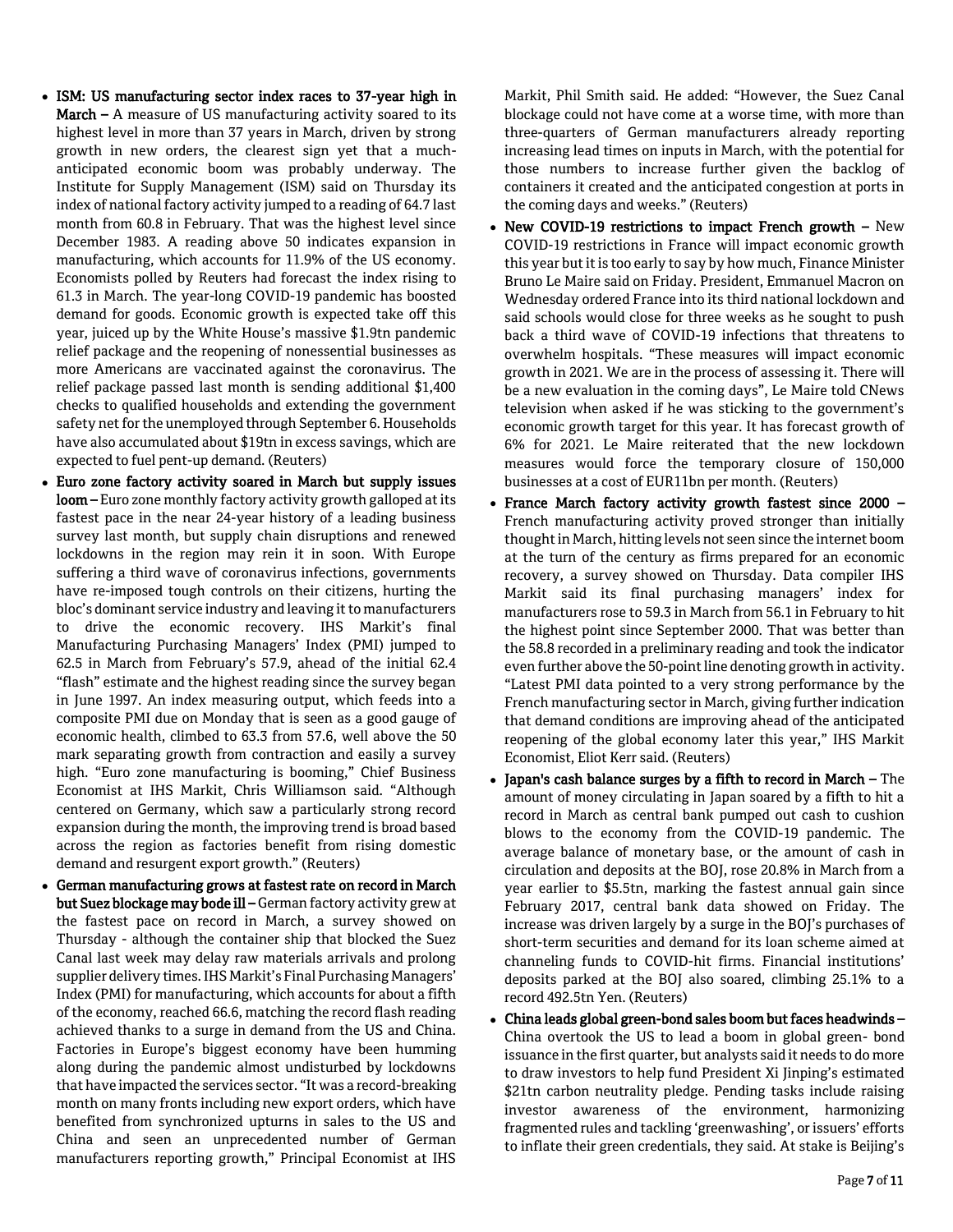goal of net zero carbon emissions by 2060. Chinese issuers including banks, property developers, power generators and railway operators sold \$15.7bn of bonds during January-March period to fund 'green' projects such as clean and renewable energy, according to Refinitiv data. The volume of such bonds, mostly Yuan-denominated, almost quadrupled from a year earlier, the data showed. (Reuters)

- China drafts tougher capital rules for its too-big-to-fail banks China's financial regulators plan to impose additional capital requirements on the nation's systemically important banks, seeking to curb risks and safeguard stability of the \$49tn industry. Banks considered too big to fail will be put into five categories and face a surcharge of between 0.25% and 1.5% on top of the mandatory capital adequacy ratios, the People's Bank of China and the China Banking and Insurance Regulatory Commission said in a draft rule on Friday. Lenders will also need to make detailed plans on how to recover from a crisis, as well as draft living wills with disposal plans in case they cannot operate as an ongoing entity. Chinese authorities have started to evaluate systemically important banks this year by measuring assets of the nation's 30 largest lenders. The firms will also be scored by their interconnectedness with other financial institutions, and the complexity of businesses such as derivatives and wealth management operations. While the move is aimed at bolstering the financial strength of China's biggest banks and reduce systemic risks, it may widen the funding gap at some lenders. Industrial & Commercial Bank of China Ltd, Bank of China Ltd, China Construction Bank Corp and Agricultural Bank of China Ltd are all considered global systemically important banks, or G-SIBs. They need to find as much as \$990bn by 2024 to meet global capital requirements designed to protect the public and financial system against massive bank failures, S&P estimated last year. G-SIBs in emerging markets must have liabilities and instruments available to "bail in" the equivalent to at least 16% of riskweighted assets by January 1, 2025, rising to 18% in 2028, according to the Basel-based Financial Stability Board. Banks in developed markets met the first phase in 2019. The CBIRC currently requires big state-owned lenders to have a minimum capital adequacy ratio of 11.5%, while smaller rivals need 10.5%. The draft rules are pending public feedback until May 1. (Gulf-Times.com)
- India power demand falls for first time in 35 years India's annual electricity demand fell for the first time in at least 35 years in the fiscal year to March, government data reviewed by Reuters showed, mainly due to strict coronavirus-induced lockdowns across the country. Power demand fell 1% during the year ended March 2021, the data showed, mainly due to the imposition of lockdowns that resulted in a decline in electricity consumption for six straight months ending in August. Demand for electricity has picked up since, and generation grew 23.3% in March from a year earlier, a Reuters analysis of daily load dispatch data from federal grid operator POSOCO showed, making it the seventh consecutive monthly increase and the fastest since March 2010. Power generation fell 0.2% during the year 2020/21, compared with the previous year, the POSOCO data showed. (Reuters)

 $\bullet$  India's March gold imports surge 471% to a record 160 tons -India's gold imports in March surged 471% from a year earlier to a record 160 tons, a government source told Reuters on Thursday, as a reduction in import taxes and a correction in prices from record highs drew retail buyers and jewelers. Higher imports by the world's second-biggest bullion consumer could support benchmark gold prices, which have corrected nearly 17% from an all-time high of \$2,072 in August 2020. The surge in imports could increase India's trade deficit and pressure the rupee. India imported a record 321 tons in the March quarter, up from 124 tons a year ago, the source said. In value terms, March imports surged to \$8.4bn from \$1.23bn a year ago, he said. (Reuters)

## Regional

- World Bank: MENA countries weighed down by pandemic debts will struggle to grow - The outlook for the Middle East and North Africa (MENA) has worsened considerably over the past year as countries accumulated debt to pay for pandemic relief measures, leaving them with less to invest in post-pandemic economic recovery, according to the World Bank. Average debt to GDP in the MENA region rose by 9 percentage points since the end of 2019 to 55% in 2021, the World Bank said in a report Living with Debt: How Institutions Can Chart a Path to Recovery in the Middle East and North Africa released on Friday. Debt among the region's oil importers is expected to average about 93% of GDP this year, it said. MENA economic growth will rebound by 2.2% in 2021 after contracting 3.8% in 2020, but will be 7.2 percentage points, or \$227bn, lower by the end of this year than it would have been had the pandemic not happened, the World Bank estimates. Real GDP per capita will be 4.7% lower in 2021 than in 2019. "The MENA region remains in crisis, but we can see hopeful signs of light through the tunnel, especially with the deployment of vaccines," World Bank Vice President for the Middle East and North Africa, Ferid BelHajj said. "We have seen the extent to which MENA governments borrowed to finance critical health care and social protection measures, which saved lives and livelihoods, but also boosted debt." (Zawya)
- IATA: Middle East airlines post losses of \$7.1bn in 2020 Region's airlines received \$4.8bn in government aid in 2020; despite this, several Mideast airlines remain at risk of bankruptcy or business administration, says International Air Transport Association By Pratap John Business Editor Middle East airlines posted losses of \$7.1bn in 2020; a loss of \$68.47 for each passenger flown, IATA said and noted that with traffic at less than 20% of 2019 levels, the cash burn continues even with severe cost-cutting. Airlines in the region received \$4.8bn in government aid in 2020, the International Air Transport Association said. Most of this support (\$4.1bn) was distributed through direct cash injections. Despite this, several airlines in the Middle East remain at risk of bankruptcy or business administration, it said. IATA called upon governments in the Middle East to develop re-start plans to safely re-link their citizens, businesses and economies to global markets when the Covid-19 epidemiological situation permits. (Gulf-Times.com)
- OPEC, allies agree to gradually boost crude oil output The OPEC oil cartel and allied countries said yesterday that they have decided to add gradually add back some 2mn barrels per barrel per day of oil production from May to July, moving cautiously in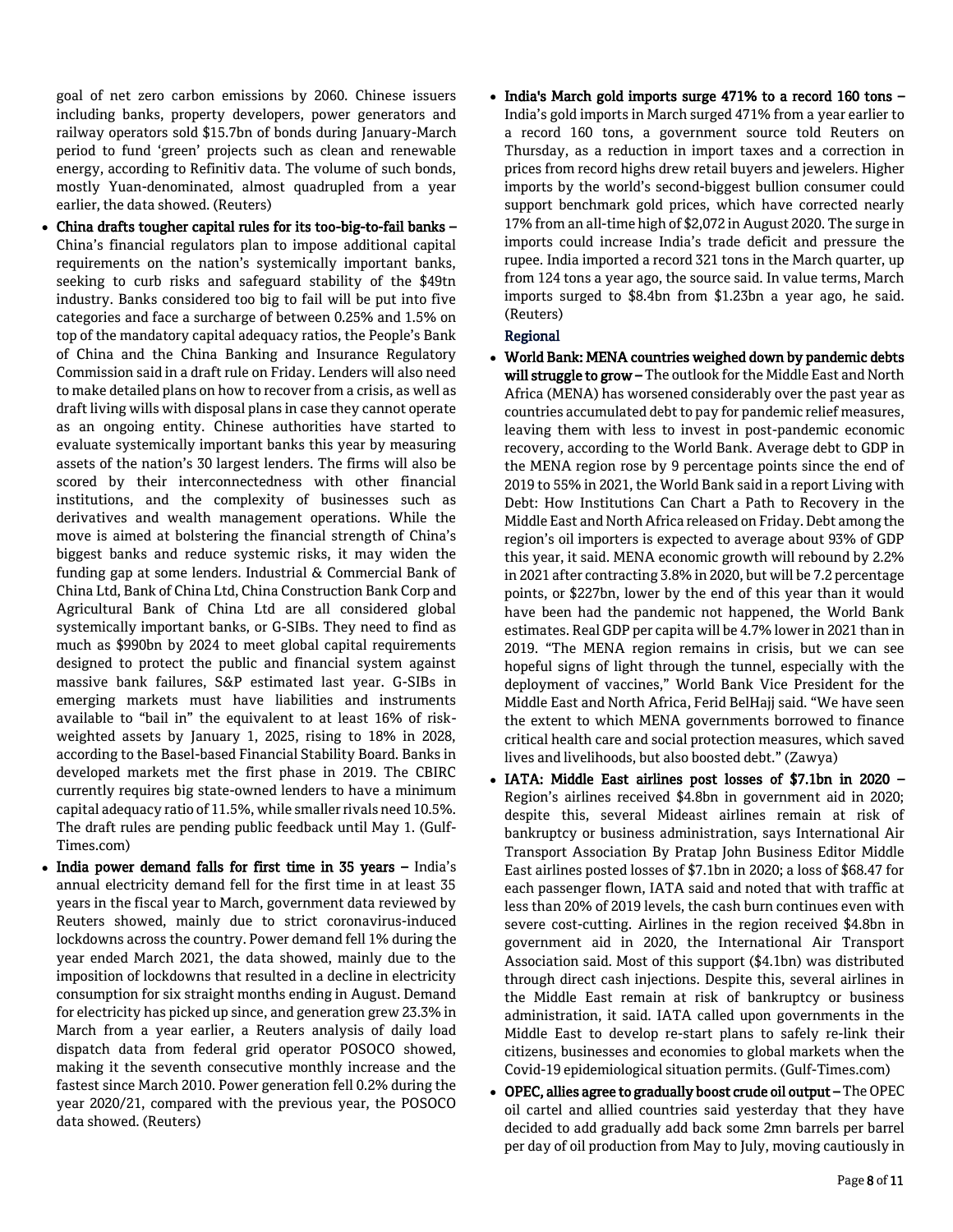pace with the recovery of the global economy from the COVID-19 pandemic. The group is gingerly adding back production that was slashed last year to support prices as demand sagged during the worst of the pandemic recession, which sapped demand for fuel. The group will add back 350,000 barrels per day in May, 350,000 in June, and 400,000 in July. Meanwhile Saudi Arabia will restore an additional 1mn bpd that it made on its own. (Peninsula Qatar)

- Saudi Arabia Energy Minister and US counterpart agree to enforce cooperation in the energy field - Saudi Arabia's Energy Minister, Prince Abdulaziz bin Salman and the US counterpart, Jennifer Granholm spoke on phone on Thursday and agreed to work closely to enforce cooperation in the energy field, the Saudi state news agency reported. (Reuters)
- Saudi calls for restrain as oil market recovery far from complete – OPEC+ oil producers have taken a cautious stance but the market's recovery is far from complete, Saudi Arabia's Energy Minister said on Thursday. "Last month we called for a cautious and restrained approach and fortunately we were proved right by subsequent events," Prince Abdulaziz bin Salman said as he opened an OPEC+ meeting. "The market now realizes that the OPEC+ cautious position was the correct course of action. The reality that remains (is the) global picture is far from even and the recovery is far from complete." (Reuters)
- Saudis' monthly wage rises 5.7% in 4Q2020 The average monthly wage of Saudi employees increased by 5.7% reaching SR10,540 in the fourth quarter of 2020 while compared to SR9,971 in the third quarter of the same year, according to the General Authority for Statistics (GASTAT). It was revealed in the estimated data of the authority's workforce survey issued on Wednesday that the average monthly wage for Saudi men increased to SR10,967 in the fourth quarter of last year as against SR10,382 in the previous quarter, an increase of 5.6%. As for Saudi working women, their average monthly wage rose to SR 8,951 during the same period compared to SR8,680 in the third quarter of 2020, an increase of 3.1%. (Zawya)
- HSBC said to be working on possible IPO of Saudi Arabian Logistics – Saudi Arabian Logistics Co. is working with HSBC Holdings on a potential initial public offering that could happen this year, Bloomberg News reported, citing people familiar with the matter. SAL has not decided whether to go ahead with a share sale, which would only be available to local and qualified investors, the unnamed people said. SAL, 70% owned by the Kingdom's national airline Saudia, hired HSBC's local unit toward the end of last year to explore strategic options for raising funds, they said. The MENA region saw a 40% drop in listings and a 96% decline in IPO proceeds last year, with just \$1.86bn raised, according to EY. However, Saudi Arabia's Tadawul was the region's top listing venue in 2020 with four sales totaling \$1.45bn. The Kingdom has earmarked various state assets from utilities to aviation for privatization as part of its ambitious economic reforms. (Zawya)
- Consumers confident of UAE's recovery in 3-4 months The UAE has emerged as the most optimistic nation for economic recovery, with consumers mainly driving the revival as they continue to develop more positive spending habits amid the most challenging global crisis in recent memory. The study from management consulting firm McKinsey & Co shows that 74% of

UAE respondents are optimistic that the economy will bounce back in two to three months and grow just as strong or stronger than pre-Covid period, with 24% unsure and only 2% pessimistic. (Zawya)

- Dubai aims to boost contribution of creative arts to GDP Dubai aims to increase the contribution of creative arts to the emirate's GDP to 5% from 2.6% within the next five years, Dubai's ruler said on Saturday. Dubai, part of the Unites Arab Emirates, is a regional business and tourism hub. It has the hydrocarbon-rich region's most diversified economy and was one of the hardest hit by the coronavirus pandemic. The plan announced by Sheikh Mohammed bin Rashid al-Maktoum aims to increase the number of companies working in spheres including books, music, cinema, art, heritage and culture from 8,000 to 15,000 and creative professionals from 70,000 to 150,000 within five years, a statement published by Dubai Media Office said. (Reuters)
- Dubai's Gulf Navigation eyes 10% share buyback Dubai's Gulf Navigation Holding plans to buy back 10% of its shares, even as it managed to narrow its 2020 net loss. In a bourse statement, the company said the buyback "will lead to more stability and improve the market profitability for the stock in the future." It will use the insurance settlement (on its vessel "Gulf Livestock 1" which sank in September 2020 during its trip from New Zealand to China), and the liquidity resulting from the debt refinancing process, for buying back shares. Gulf Navigation, the only crude shipper listed on the Dubai Financial Market, said its net loss for the year amounted to AED279mn compared to the net loss of AED327mn in 2019. The company is planning to complete debt restructuring and refinancing deal this year. It has already reached an initial agreement "with a majority of lenders on new and flexible terms that will allow the company to adapt to current market conditions and achieve better growth". Gulf Navigation has begun proceedings for a mandatory convertible Islamic Sukuk with a maximum value of up to \$50mn. This issuance aims to convert part of the company's debt into shares, thus increasing the paid-up capital and reducing the ratio of accumulated losses to the capital. (Zawya)
- Abu Dhabi's Masdar triples size of wind project in Uzbekistan Masdar, the renewable energy arm of Abu Dhabi's \$230bn sovereign wealth fund, is tripling the size of a wind power project in Uzbekistan. The clean energy developer agreed with the Uzbek government to boost capacity at the planned wind farm to 1.5 gigawatts, Masdar's Chief Executive Officer, Mohamed Al Ramahi said. Abu Dhabi, the main oil-producing sheikhdom of the UAE, started Masdar 15 years ago to develop solar power and a low-carbon city, and has since become a major investor in renewable energy. Masdar has about \$20 billion worth of projects from the US to Australia. "The whole world is moving to a sustainable future," Al Ramahi said. "We see opportunities." The company doubled generation capacity over the last two years and "we're confident we can double capacity again," he said. (Bloomberg)
- Kuwait extends curfew Kuwait said on Thursday it would extend a month-long partial curfew that had been due to end next week until April 22 as part of efforts to curb the spread of COVID-19. The cabinet said in a statement on Twitter that the curfew would be from 7pm to 5am as of April 8. (Reuters)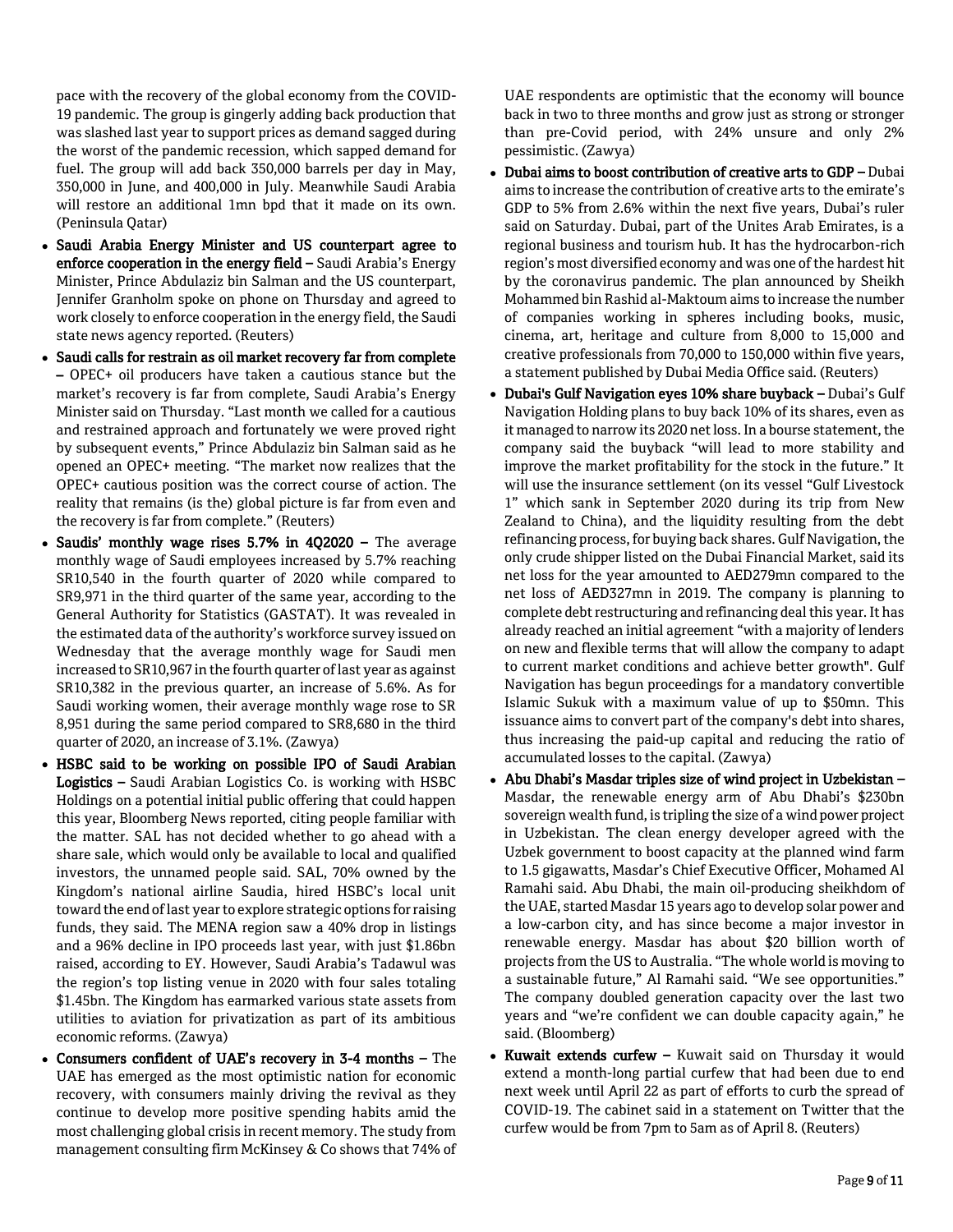- S&P affirms Oman 'B+/B' ratings; outlook Stable S&P affirmed its 'B+/B' long- and short-term foreign and local currency sovereign credit ratings on Oman. The outlook is stable. The stable outlook balances the still-considerable fiscal and external pressures on Oman over the next 12 months, against the government's reasonably high fiscal buffers. We expect the increase in government net debt to remain elevated through 2024, but it should decelerate relative to 2020, on the back of higher oil prices and the government's fiscal reform plan. S&P could raise our ratings if planned fiscal reforms reduce the accumulation and stock of net government debt over the medium term, or if growth prospects improve significantly more than we expect. S&P could consider lowering the rating if we saw significant risks to fiscal reform implementation, which could signal reduced government capability and willingness to maintain sustainable public finances, and result in external financing needs increasing beyond our current expectations. (Bloomberg)
- Oman's Sohar Aluminium closes \$600mn in 7-year loan Oman's Sohar Aluminium, in which Rio Tinto has a stake, has closed a \$600mn seven-year loan to refinance its existing debt, the company said on Thursday. Sohar Aluminium has successfully concluded a transaction with a diverse group of international banks to refinance debt taken to fund the construction of the smelter and associated facilities, its Chief Executive Said Al Masoudi said in a statement to Reuters. The company finalized the loan with nine banks including UAE lenders Mashreq and First Abu Dhabi Bank, according to a source familiar with the matter. The seven-year loan had a margin of 350 basis points above LIBOR for the first five years and then 450 bps in the last two years, the source told Reuters. (Zawya)